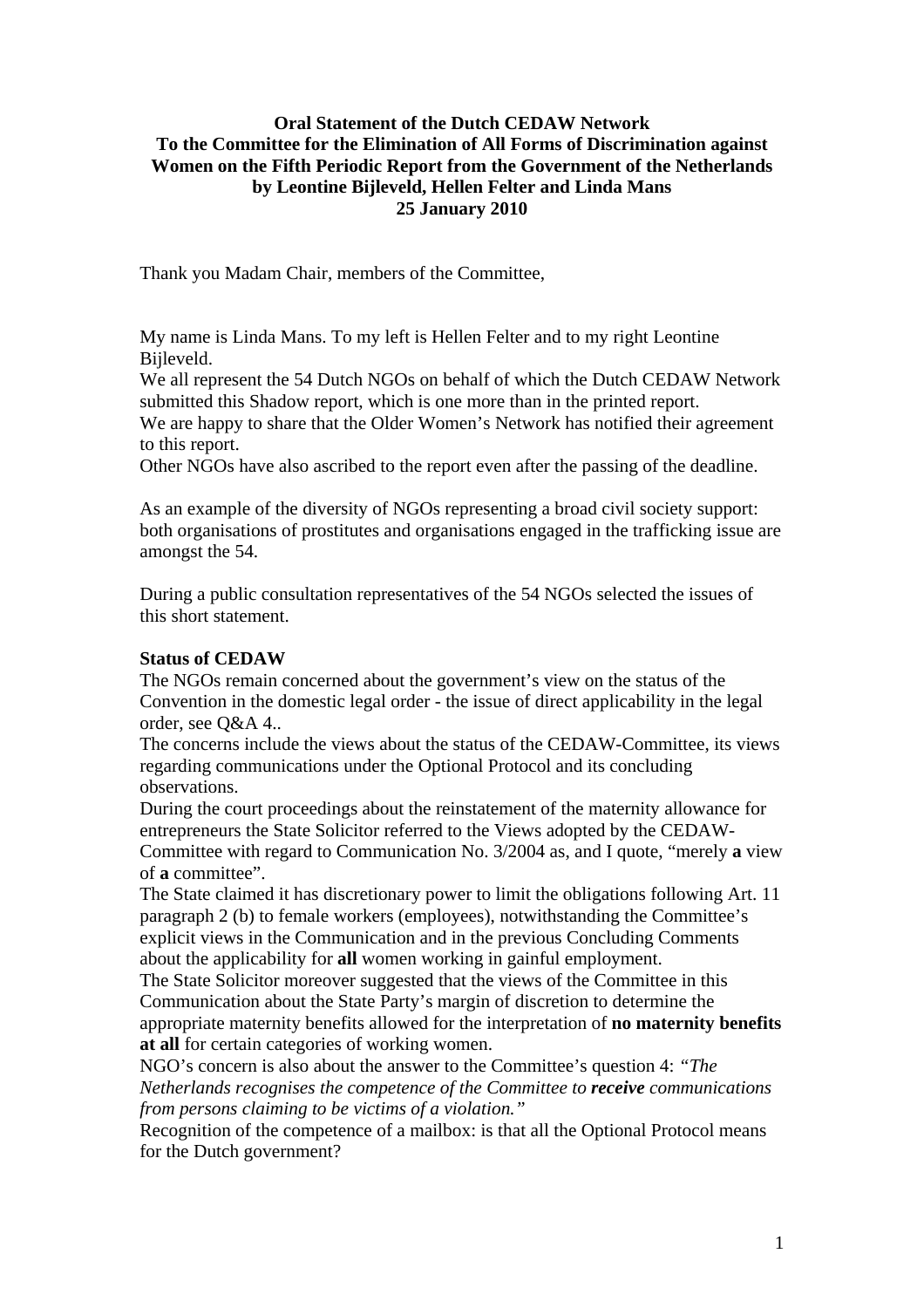### **Not to be read out: Recommendations Status of CEDAW**

- *The Dutch NGOs remain concerned about the government's view with respect to the status of the Convention in the domestic legal order, including the status of the CEDAW- Committee, its views regarding communications under the Optional Protocol and its concluding observations.*
- *The NGOs urge the Committee to ask the Dutch government why it instructed the state solicitor to hold that the Convention has no direct effect and why the state solicitor quoted CEDAW Communication No.3/2004 selectively.*
- *The NGOs urge the Committee to ask the government whether it is willing to make a legal provision requesting full explanations when the judiciary disagrees with the view of the CEDAW-Committee.*
- *The NGOs wonder whether an obligation for judges to justify the (non) applicability of international legislation would help. The Committee could ask the government's view about this.*
- *The NGOs suggest the Committee asks the government to justify its lack of reference to the Convention in legislation and in correspondence with Parliament.*
- *The NGOs suggest the Committee requests the government to clarify its position regarding General Recommendations of CEDAW.*
- *The NGOs suggest the Committee addresses the possibility of once more promoting the Convention via in-depth assessments in conjunction with the next item.*
- *The NGOs regret that the Dutch government has abandoned its daring and unique strategy of inviting independent critical observations about its implementation of the CEDAW-Convention. They urge the Committee to request the rehabilitation of the national reports and in-depth assessments, or at least one of those.*

Dutch Shadowreport pp. 15-17 and 40 provides background information.

#### **No recognition for the obligation to combat stereotypes**

The NGOs are concerned about the seeming negation by the government of the obligation following from art. 5 to combat actively gender stereotypes. The government seems to limit its analysis of the causes of inequality between women and men and combating these to the social-economic terrain.

In the meanwhile the government hardly pays any attention to the racial discrimination on the labour market causing hardship for black and migrant women. Another phenomenon the government seems to negate is the intersection of various forms of discrimination causing multiple discrimination.

What else could explain that the government report does not pay any attention to older women or to disabled women?

Or the silence about the fact that the unemployment among women from migrant origin and non-dominant groups is 2.5 times higher than women from Dutch origin, and about the fact that in every age group unemployment of women is higher than of men?

Instead of addressing forms of multiple-discrimination, the government is even reinforcing stereotypes by portraying men of migrant origin as having traditional views about women, and ethnic minority women as mainly not participating in society, disregarding the role they play at community level.

The government seems to deploy two strategies to neglect or even deny gender inequalities and forms of multiple-discrimination.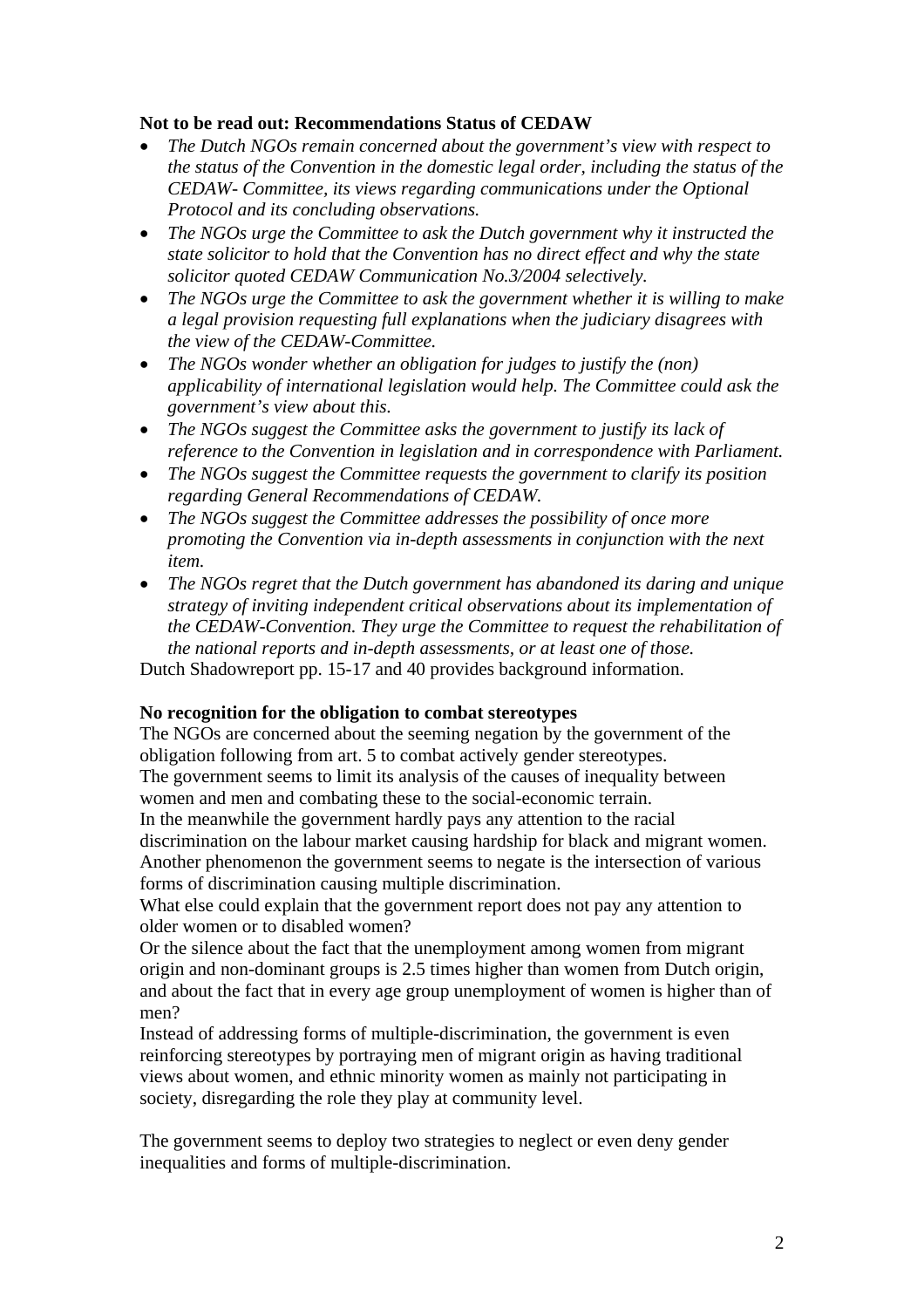The first is the systematic non-providing and non-use of data disaggregated to gender, ethnicity, age, and other relevant indicators.

The other is the use of gender-neutral language: like domestic violence instead of violence against women.

#### **Not to be read out: Recommendations Obligation addressing stereotypes**

- *The NGOs urge the Committee to elaborate about the obligations following article 5.* 
	- *The NGOs suggest that the Committee asks the government why it dropped the concrete target of 40 per cent share in care tasks of the previous policy plans for gender equality, and how it understands article 5 of the Convention.*
	- *The NGOs suggest that the Committee asks the government to spell out its policy response to 'Plan of the Man', and how it intends to change its stereotyped approach to care obligations.*
	- *The NGOs hope that the Committee can convince the government it should put more efforts into addressing stereotypes to meet its obligations under article 5.*
	- *The NGOs suggest that the Committee addresses the subject of promoting diversity as a strategy in addressing stereotypes.*
	- *The NGOs suggest that the Committee asks the government for facts and figures that would confirm the government's view of 'incompetent import-brides'.*
	- *The NGOs suggest that the Committee asks the government to elaborate during the constructive dialogue on the ESF-Equal Project 'The Glass Wall' and what follow-up it intends.*
	- *The NGOs are interested to know whether, according to the government, the Talent to the Top Charter is promising real progress or has turned out to be window-dressing?*
	- *The NGOs think the government would be more successful in combating and eliminating stereotyped roles for men and women and changing socio-cultural behaviour patterns in the field of education if it focused on the integration of gender in teacher training. The NGOs suggest that the Committee addresses this need for anchoring gender awareness*

Dutch Shadowreport pp. 44 – 47 provides background information.

#### **No social rights for domestic workers**

Another gender neutral wording is the Services at Home Scheme.

It is very questionable whether the long existing exclusion from the labour legislation and from social security of domestic workers employed by a family on less than three days a week was ever in accordance with the Convention.

Indisputable, the overwhelming majority of domestic workers are women, as the Committee rightfully states in General Recommendation 26.

This applies as well to the100.000 homecare workers, who via regulations are "equalised" with domestic workers.

Without any assessment of compliance with international legislation such as CEDAW, ILO or EC-Directives the number of days was extended to less than four, increasing the number of domestic and homecare workers deprived from social protection considerably.

The government covers the persistence of these unequal rights by describing this Services at Home Scheme in its report as, and I quote, "*a dual benefit".*

The NGO's cannot see how deprivation of social rights can be could a benefit.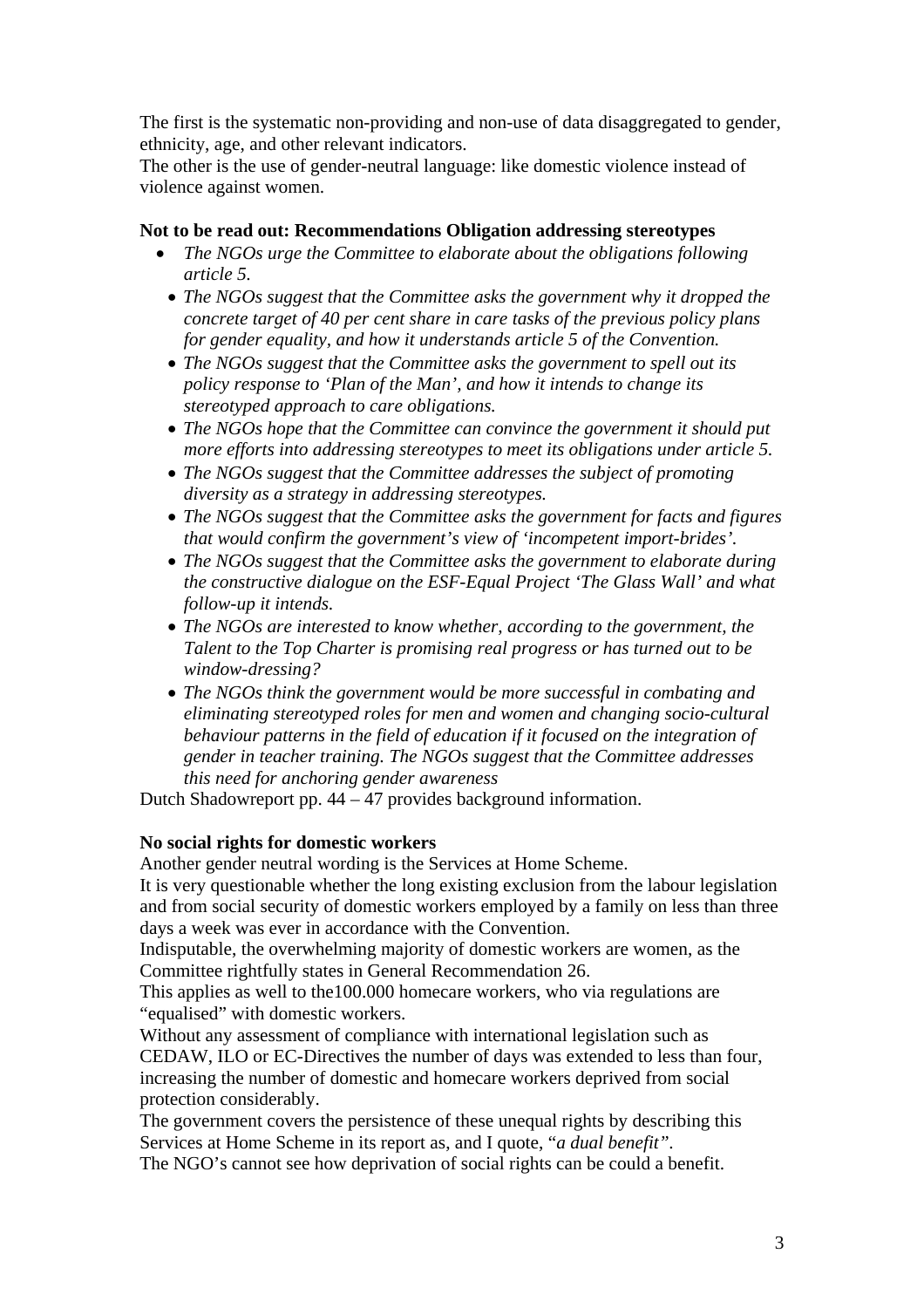By answering (Q&A 15) that the scheme applies to men and women, the government is disguising that almost only women are affected by the exemption from social rights. Moreover it seems to negate that the Convention is not only about *de jure* equality but also about *de facto* equality of women.

# **Not to be read out: Recommendations Domestic Workers**

- *In the opinion of NGOs the exceptions Dutch social law makes for domestic workers are not in accordance with the CEDAW. The NGOs would be interested to learn the opinion of the Committee as to whether the 'Services at home Scheme' constitutes a violation of the Convention (Art. 1, 2 and 11).*
- *The NGOs consider it worrying that another category of predominantly women workers, childminders, has to work under a disguised employment relationship and would like to know how the government assesses compliance with the Convention.*

Dutch Shadowreport pp. 36-37 provides background information.

# **Income, poverty, economic independence**

In the opinion of the NGOs the government demonstrates taking neither the Convention nor the Committee as seriously as it should by not providing any information about developments regarding women's income.

The government dropped the targets with respect to economic independence of women.

Even though the level of income a woman has to earn to be qualified as economic independent means is not enough to escape poverty.

Meaning the majority of women still has to rely on the income of a partner, or be doomed to poverty.

This is not ensuring the full development and advancement of women, to quote Art. 3. Women are overrepresented among the poor. As well the working poor as the people dependent on a benefit or a pension - other categories of women who have been completely left out the government's report.

The NGOs hope that the Committee requests the government to supply a complete picture of developments in women's income, from gainful employment, social security benefit and pension even before the next regular report is due.

# **Not to be read out: Recommendations Income of & Poverty among Women**

- *The NGOs suggest that the Committee requests more specific information in all future reports about developments regarding income, and more specifically about poverty.*
- *The NGOs suggest the Committee requests that the government reports on the number of women in different age groups and ethnicities earning (at least) an income of 70-80% of the net minimum wage from wages or entrepreneurial income as well as via social security benefits, (pre-)pension-schemes etc. These figures should be included in the research about economic independence and in the 6th report as in addition to general information about developments in the individual income of women.*
- *The NGOs think the government should develop gender-sensitive policies in improving perspectives of the working poor F/M.*
- *The NGOs take the view that the government's slack approach, disadvantaging single mothers in social assistance and their (18+) children, is in contradiction with article 3 and article 5b of the Convention. The Committee could consider*